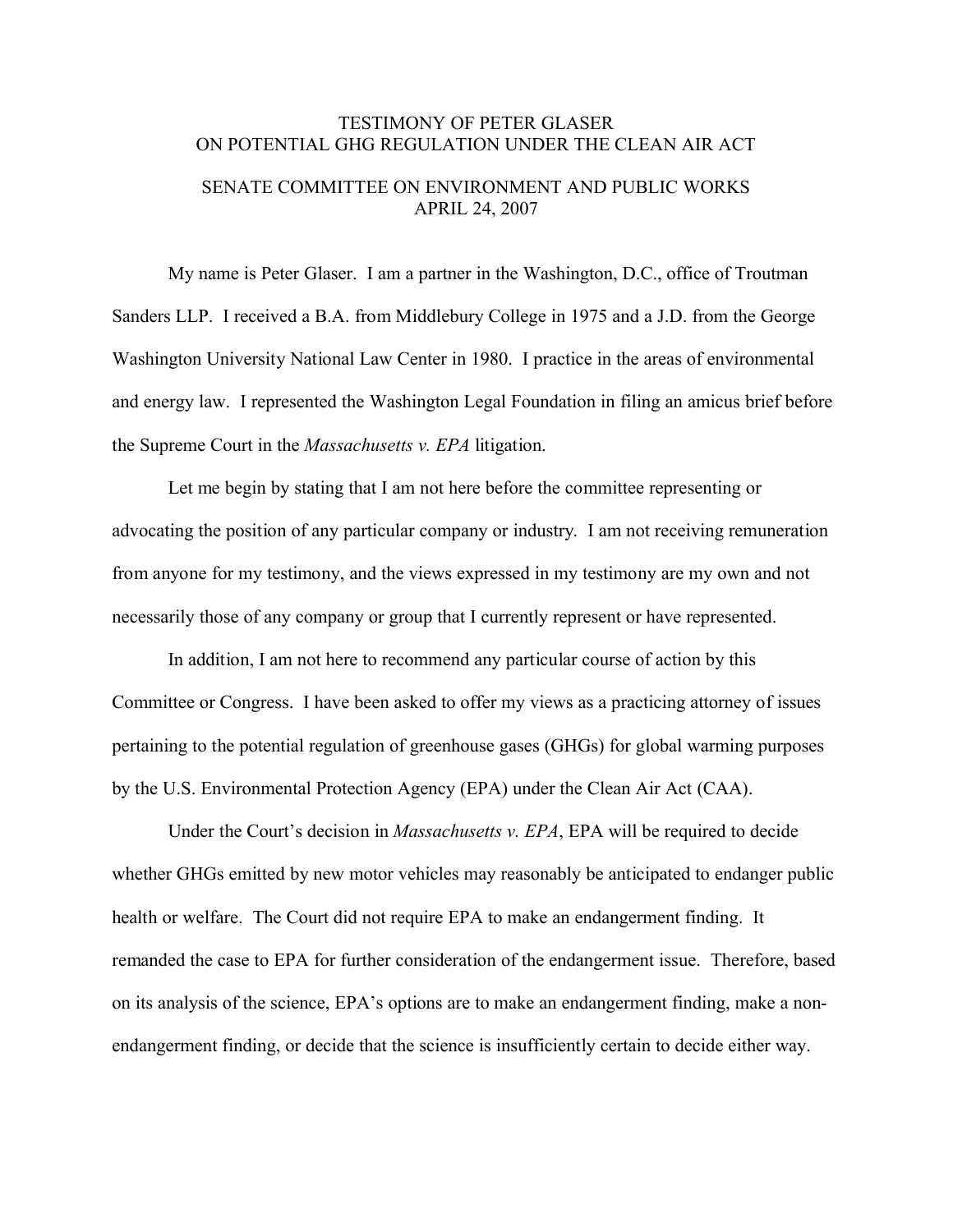Although the *Massachusetts* case concerned potential regulation of GHG emissions from new motor vehicles under Title II of the CAA, there is no doubt that the Court's ruling that GHGs are "air pollutants" under the statute may have implications for other CAA regulatory programs. Indeed, EPA was asked to set New Source Performance Standards for carbon dioxide (CO2) from fossil-fuel-fired electric generating units under Section 111 of the CAA. EPA declined that request last year, stating it had no authority to regulate GHGs for global warming purposes, and the matter was appealed to and is pending in the U.S. Court of Appeals for the D.C. Circuit. It can now be expected that the case will be remanded to EPA for further action in light of the *Massachusetts v. EPA* decision.

Thus, it is likely that EPA will have two formal cases before it in the near term in which it will be examining potential GHG regulation. One of the cases will address motor vehicles under Title II, and the other will address electric generating units under Title I. In addition, it is possible that EPA on its own motion or in response to further petitions may consider potential GHG regulation for other sources.

However, the character of any such regulation remains uncertain. Although the Court's decision clearly provides for EPA regulation under Title II if an endangerment finding is made, the decision does not say anything at all about what that regulation should be or when it should become effective. Those matters are left to EPA judgment confined by the specific CAA provisions under which EPA would invoke regulation. One of the arguments made by EPA and supporting parties in the *Massachusetts* litigation was that the CAA was not designed to address an issue such as global climate change. While the Court ruled that GHGs meet the CAA's definition of "air pollutant," the fact remains that GHG regulation under the CAA is likely to be an uncomfortable fit.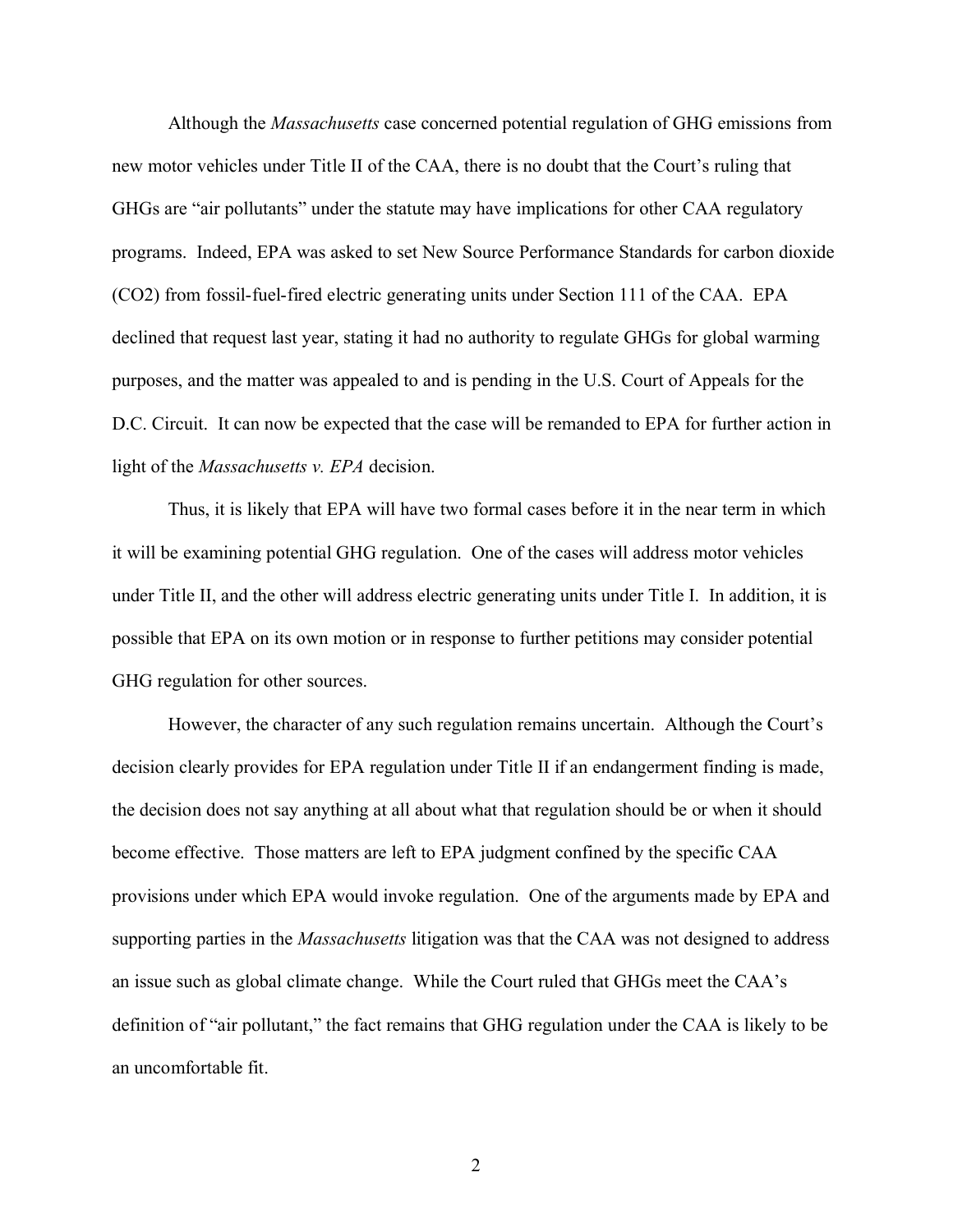The most obvious example is the National Ambient Air Quality Standards (NAAQS) program, the program the Courts have termed the "cornerstone" of Title I of the CAA. One of the prerequisites for the establishment of air quality criteria and NAAQS in Sections 108 and 109 of the CAA is similar to the regulatory trigger language the court construed in *Massachusetts*. Yet it is hard to imagine how NAAQS regulation would work for a GHG. The establishment of a NAAQS triggers a process whereby attainment and nonattainment areas are designated, states are required to submit implementation plans to attain or maintain the NAAQS, and severe sanctions are mandated for non-compliance. Yet, given the nature of globally-circulating GHGs, where a ton of GHG emitted in, for instance, Maryland has the same impact on GHG concentrations over Maryland as a ton emitted in China, there is nothing Maryland could do about attaining or maintaining a GHG NAAQS. Maryland could literally cease emitting any GHGs tomorrow and it would have no discernable impact on GHG concentrations over the state.

Similarly, GHG emissions are not a pollutant transport issue, such as ozone, where groups of states can combine to reduce emissions for the purpose of regional attainment. Given the nature of the issue, not even the most draconian multi-state emission reductions could ensure attainment or maintenance of a GHG NAAQS.

I do not conclude that, if EPA makes an endangerment finding for motor vehicles under Title II, it has authority to establish a GHG NAAQS since the trigger language in Section 108 is not identical to the Section 202 trigger language construed in *Massachusetts*. Nevertheless, given the similarities, it is not a stretch to imagine a petition alleging that EPA not only has authority to establish a NAAQS, it must establish a NAAQSs. That issue would be a difficult one for the agency and the courts to resolve.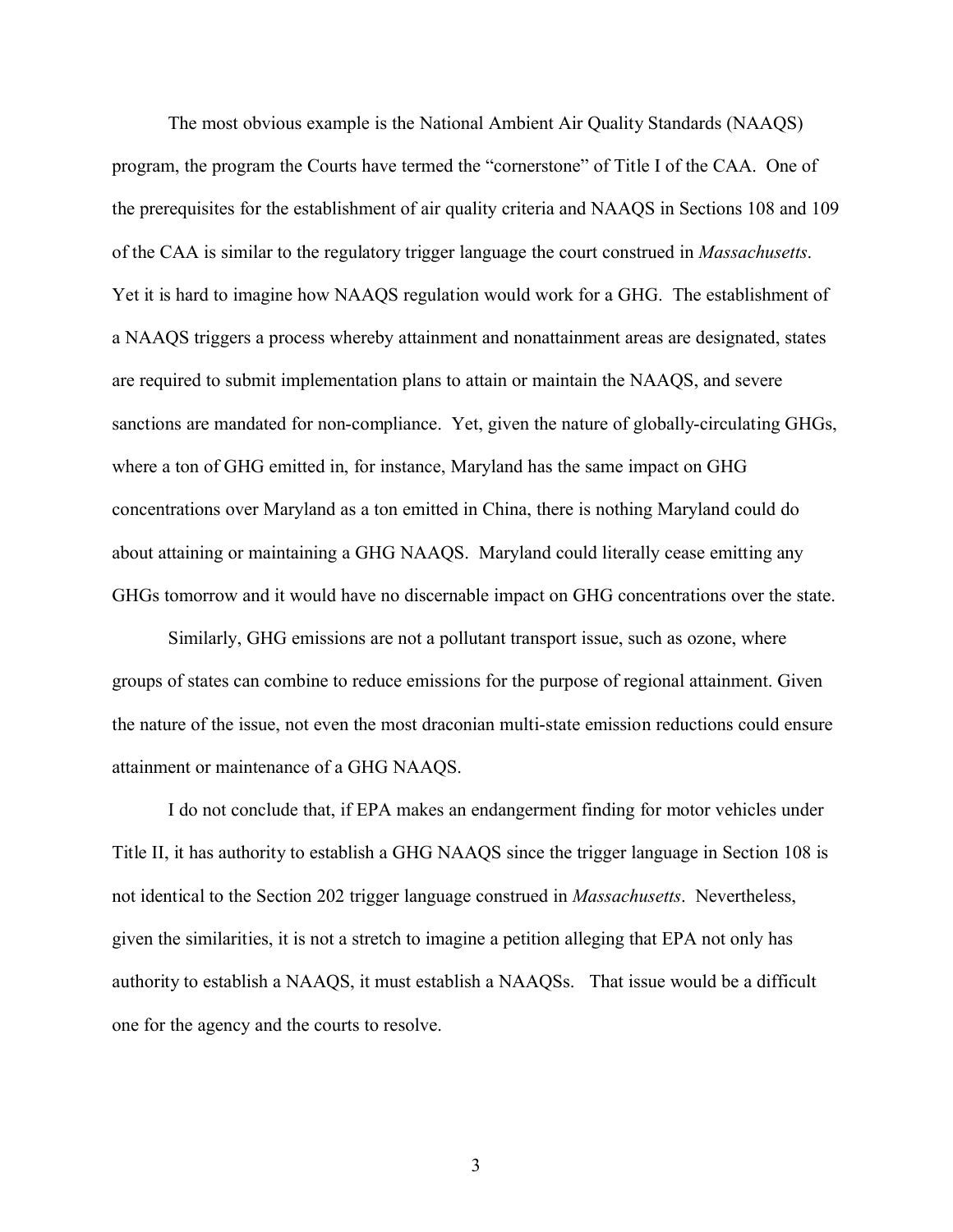Perhaps a more likely initial battleground for EPA CAA regulation, assuming an endangerment finding is made, is the NSPS program under Section 111. Yet this program too is likely to create regulatory difficulties. A first issue might be whether Section 111 authorizes EPA to create a market-based cap and trade program, or whether EPA's authority is limited to imposing more inefficient command-and-control technology requirements on individual sources. In the Clean Air Mercury Rule, now being litigated before the U.S. Court of Appeals for the D.C. Circuit, EPA interpreted Section 111 as allowing it to implement a cap and trade program to control mercury emissions from coal- and oil-fired utility units. However, a group of environmental parties has filed a brief challenging EPA's authority to utilize a cap and trade program under Section 111, claiming that a cap and trade program does not meet the definition of a "standard of performance" under that section. Thus, the ability to utilize cap and trade under Section 111 is, at least for the moment, uncertain.

Section 111 creates additional regulatory difficulties for controlling GHG emissions. A "standard of performance" is defined under Section  $111(a)(1)$  as "a standard for emissions of air pollutants which reflects the degree of emission limitation achievable through the application of the best system of emission reduction which (taking into account the cost of achieving such reduction and any nonair quality health and environmental impact and energy requirements) the Administrator determines has been adequately demonstrated." This standard has come to be known as "best demonstrated technology" or BDT. As can be seen, under BDT, both the availability of technology and the cost of technology are factors the Administrator must consider in setting a standard of performance. It is true that the standard can be set to be "technology forcing." On the other hand, the standard cannot be based on results achieved short-term at a small-scale "pilot" plant. EPA must show that the standard is "achievable" in the real world, that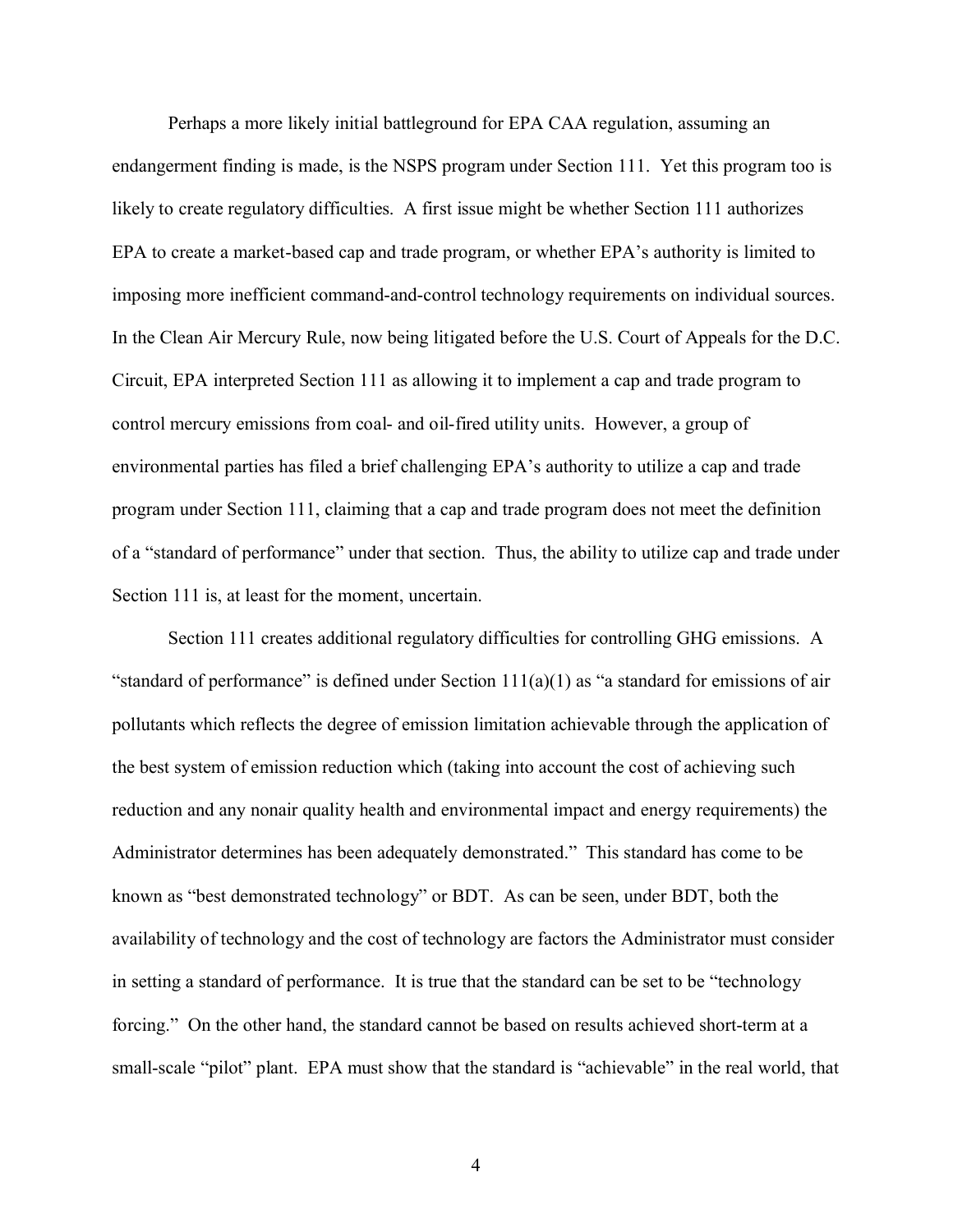is, it "must be 'adequately demonstrated' that there will be 'available technology.'" *Portland Cement Ass'n v. Ruckelshaus*, 486 F.2d 375, 391 (D.C. Cir. 1973), *cert. denied*, 417 U.S. 921 (1974), quoting the statutory text. It is EPA's burden to make this demonstration; it cannot be passed off to industry. *National Lime Ass'n v. EPA*, 627 F.2d 416, 432 (D.C. Cir. 1980).

These standards will be difficult to apply to the nation's coal-fired electric generation fleet. While I do not offer myself up as an expert on carbon control technologies, cost-effective technologies do not appear to exist today for controlling carbon emissions from coal-based electric generating plants on a large-scale basis. Certainly many promising technologies are in development, and both the Department of Energy and the Electric Power Research Institute expect these technologies will become cost-effective at some point after 2020. But for purposes of developing standards of performance for coal-based generation today, new source performance standards are likely to prove controversial. For instance, carbon-scrubbing at a pulverized coal plant may consume a very large percentage of that unit's total electric power. This is likely to be problematic given the requirement in determining standards of performance for considering the energy requirements of the control technology.

Controlling emissions from coal-based generation through the NSPS program is also likely to prove difficult because of the need not only to capture carbon dioxide but to store it safely indefinitely. Again, the results of initial testing are promising and, in the not too distant future, sufficient testing is expected to be accomplished to demonstrate the ability to store large quantities of carbon dioxide underground over the long-term. In the meantime, however, given the lack of large-scale storage data, and the very difficult liability issues presented by underground storage, an attempt to establish a standard of performance for carbon capture and storage may be difficult to justify.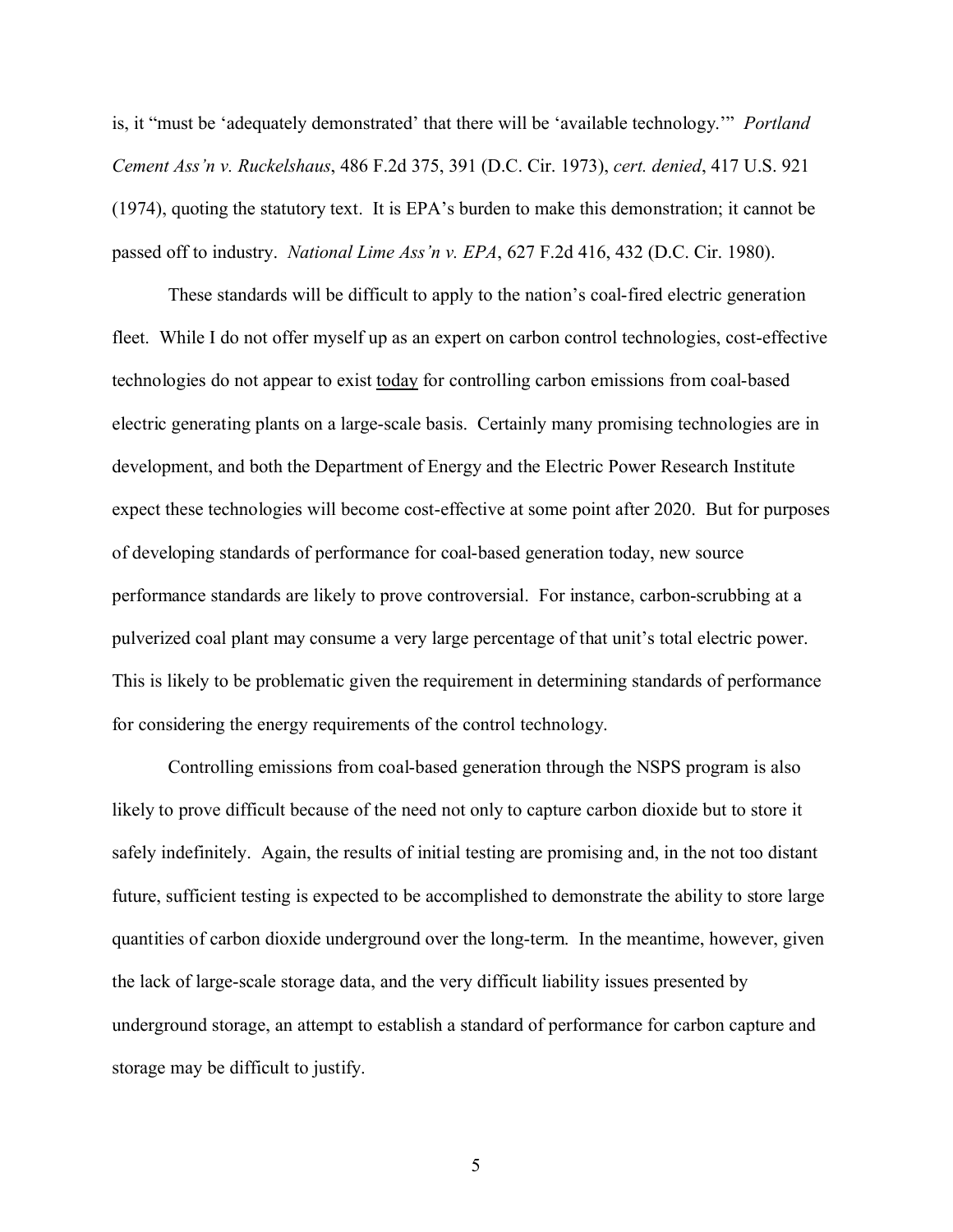Other possibilities for application of the NSPS program to control carbon emissions from the electric power sector might be requirements for the use of IGCC technology or even fuel switching to natural gas. Even under Section 111(h), there are significant legal issues as to whether such requirements would be valid. Section 111(h) provides that, if EPA determines that it not feasible to prescribe a standard of performance, EPA may prescribe "a design, equipment, work practice, or operational standard, or combination thereof, which reflects the best technological system of continuous emission reductions which (taking into consideration the cost of achieving such emission reduction, and any non-air quality health and environmental impact and energy requirements) the Administrator determines has been adequately demonstrated." Use of this section to, for instance, set a standard for carbon emissions from a coal plant that would require switching to natural gas would be unprecedented. EPA has regulated sulfur dioxide and nitrogen oxide emissions from coal plants for many years, but has never determined that gas plant emissions should set the standard for emissions from coal such that coal would have to be replaced by gas. It is hard to imagine EPA attempting to utilize Section 111 to, in essence, order that coal plants convert to gas technology. The economic impacts of such decisions could be staggering.

The fact that new source performance standards must be technology- and cost-based creates further difficulties in utilizing Section 111 to implement a cap and trade program for GHG emissions, even assuming a cap and trade program represents a valid standard of performance. In CAMR, for instance, EPA was constrained in choosing the two-phase mercury caps by the Section 111 requirement that a standard of performance be achievable. EPA's methodology for calculating the cap thus involved essentially determining the mercury emission reductions achievable at individual units, summing those reductions up nationwide, and setting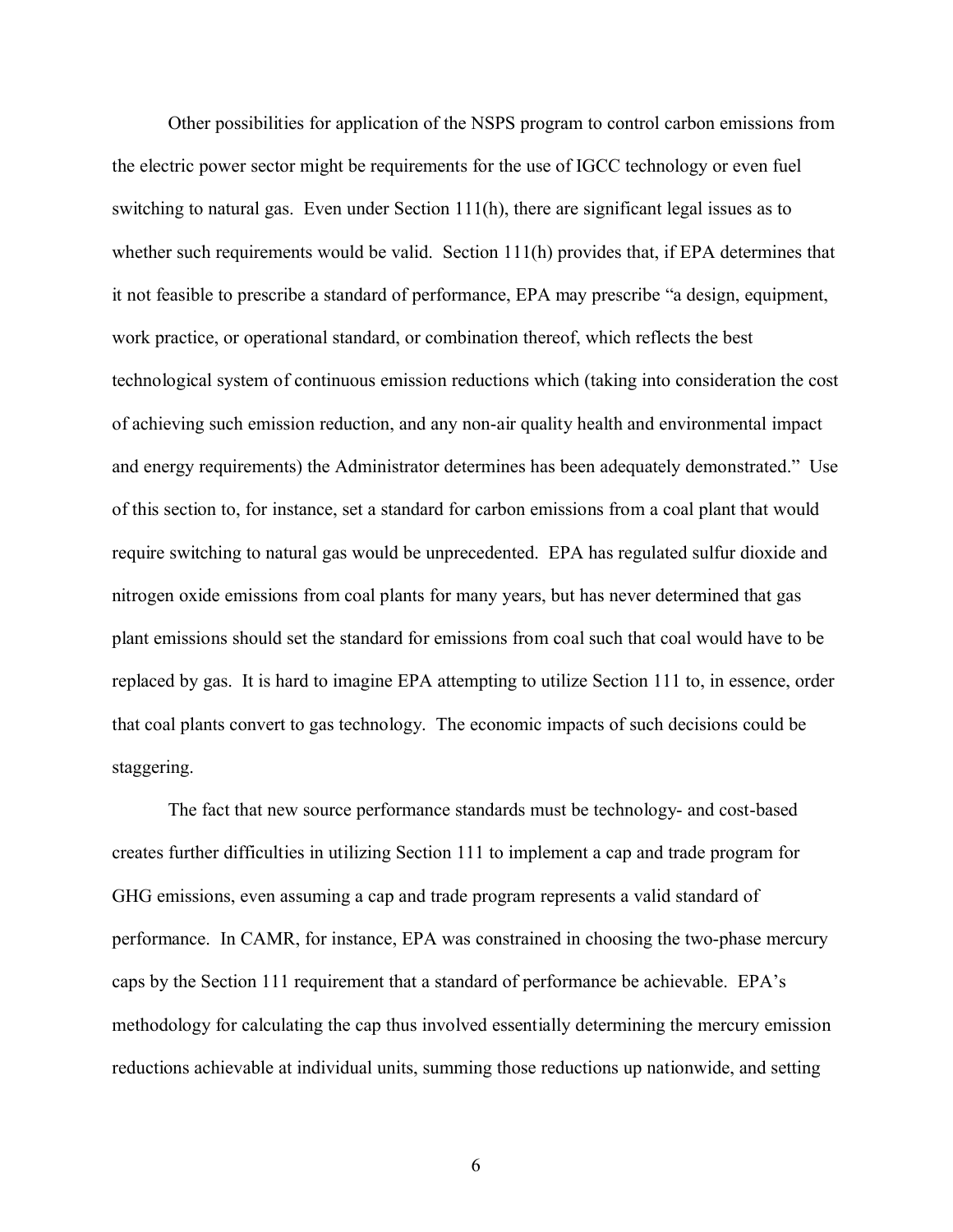the cap on that basis. A GHG cap would have to be set on the same basis, that is, based on a determination of what is achievable nationwide based on technology and cost considerations. EPA could not simply choose a cap based solely on its views of desirable emission reductions.

Finally, the U.S. Court of Appeals for the D.C. Circuit, has stated that the Best Demonstrated Technology standard is a very broad standard indeed. According to the Court, "[t]he language of section 111 . . . gives EPA authority . . . to weigh cost, energy, and environmental impacts in the broadest sense at the national and regional levels and over time as opposed to simply at the plant level in the immediate present." *Sierra Club v. Costle*, 657 F.2d 298, 330 (D.C. Cir. 1981). The Court stated that "'section 111 of the Clean Air Act, properly construed, requires the functional equivalent of a NEPA impact statement.'" *Id*. at 331, quoting *Portland Cement*, 486 F.2d at 384.

Moreover, in 1980, in a case involving the limestone industry, the Court noted the "rigorous standard of review under section 111" applied by reviewing courts. *National Lime*, 627 F.2d at 429. The Court stated that the "sheer massiveness of impact of the urgent regulations," considered in that and other cases had "prompted the courts to require the agencies to develop a more complete record and a more clearly articulated review for arbitrariness and caprice" than had been applied in previous cases. *Id*. at 451 n.126.

If massiveness of regulatory impact was a concern in a limestone industry case, that concern would be magnified many times in promulgating GHG standards of performance. A plethora of issues would be relevant in setting GHG standards, with EPA weighing the cost, energy and, and environmental impacts of GHG regulation "in the broadest sense at the national and regional levels and over time" as if it were preparing an Environmental Impact Statement. A large number of parties would be interested given the overweening importance of the issues.